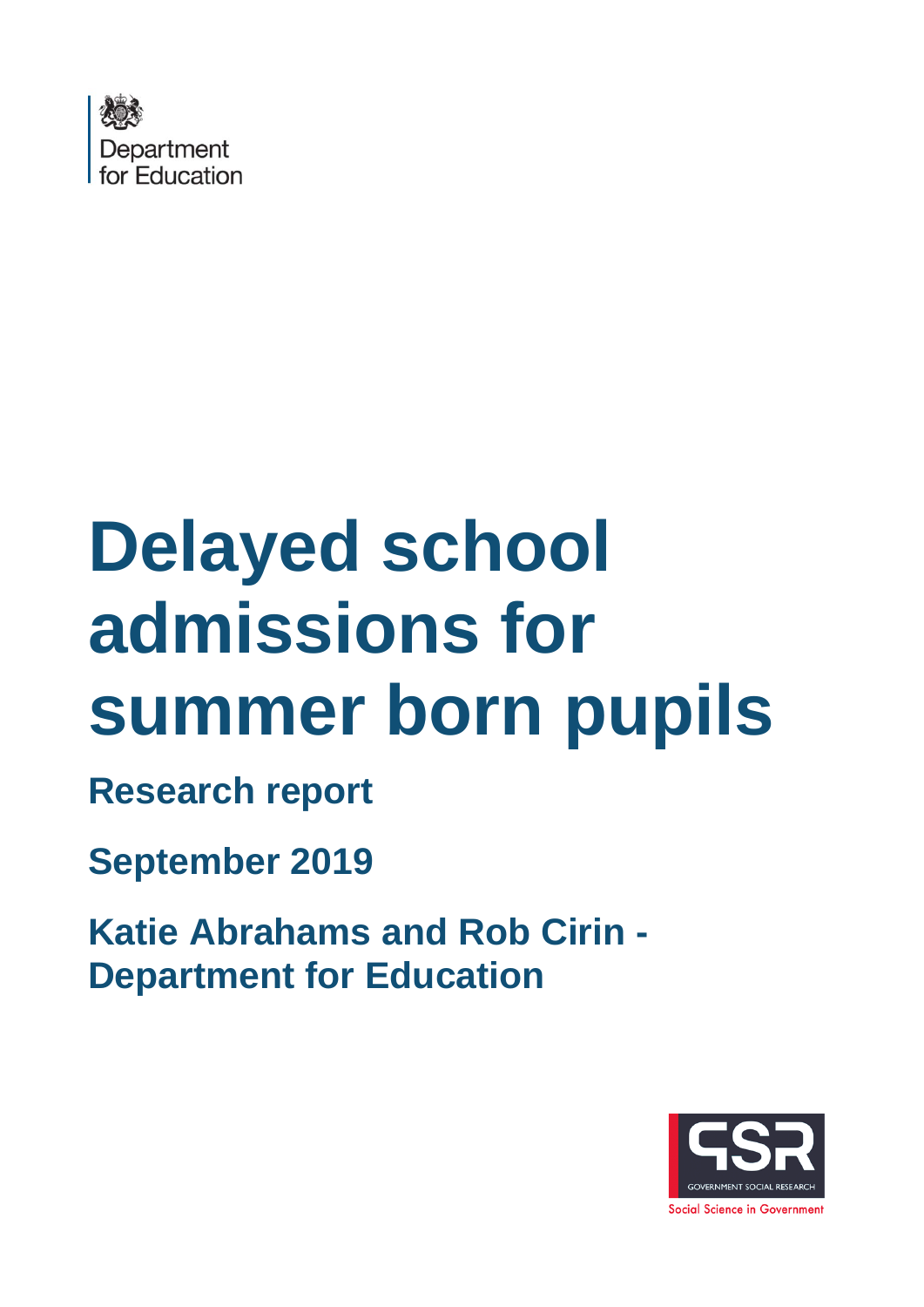## **Contents**

| List of Figures                                                                      |                |
|--------------------------------------------------------------------------------------|----------------|
| List of Tables                                                                       |                |
| Introduction                                                                         | 5              |
| Key findings                                                                         | 5              |
| Methodology                                                                          | $\overline{7}$ |
| Limitations of data                                                                  | $\overline{7}$ |
| Willingness to accept requests for admission to reception at age 5                   | 8              |
| Change in the number of requests received for delayed entries between 2016 to        |                |
| 2019                                                                                 | 9              |
| Change in the proportion of requests agreed                                          | 11             |
| Encouragement from local authorities for parents to speak to schools about potential |                |
| delays                                                                               | 13             |
| Analysis from the BBC                                                                | 14             |
| Conclusion                                                                           | 14             |
|                                                                                      |                |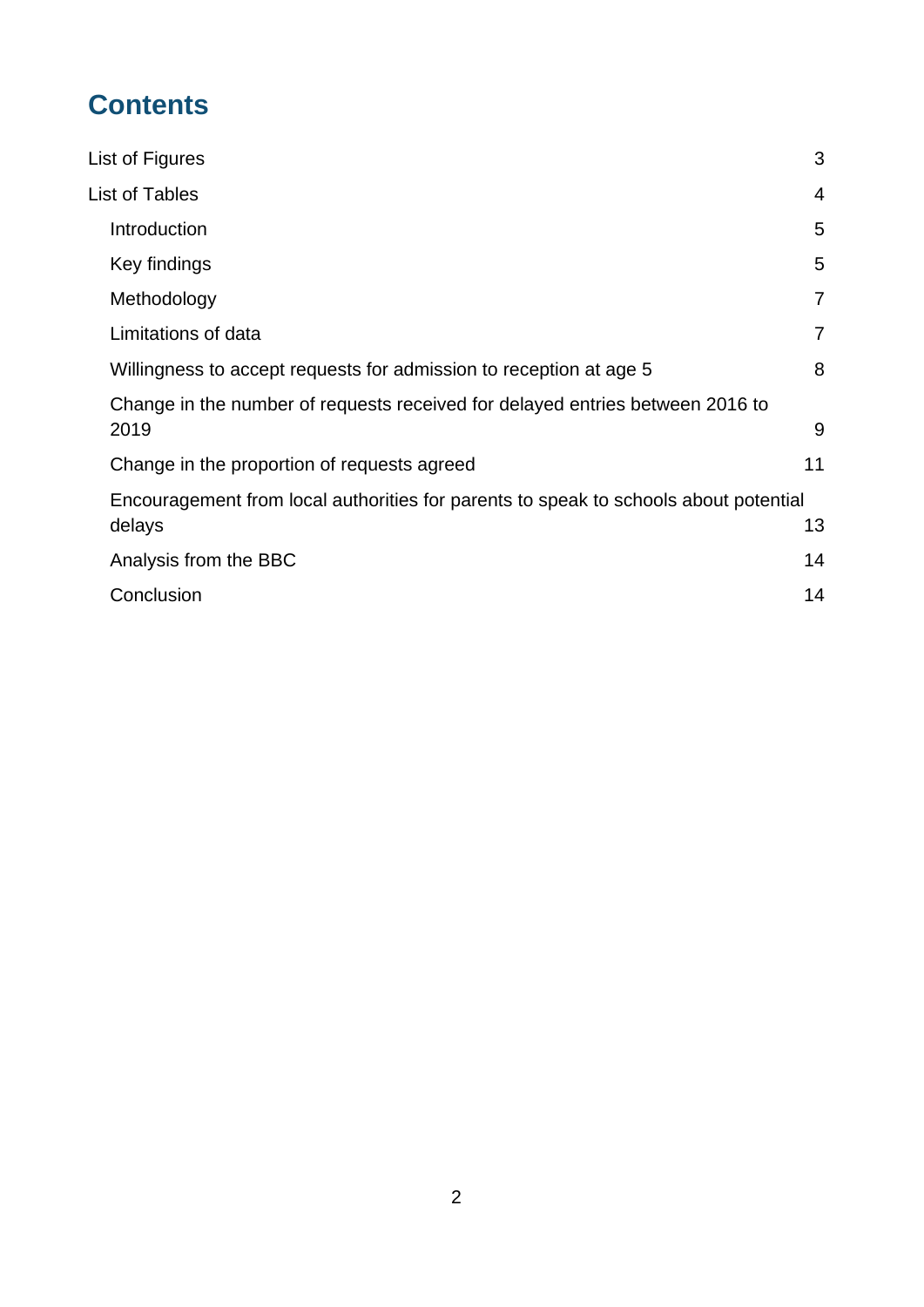# <span id="page-2-0"></span>**List of Figures**

| Figure 2: Number of requests to a delayed start each year, by local authority stance10 |  |
|----------------------------------------------------------------------------------------|--|
| Figure 3: Change in the number of requests received from 2016 to 2019 by local         |  |
| Figure 4 Percentage of requests granted to delay entry by local authority admission    |  |
|                                                                                        |  |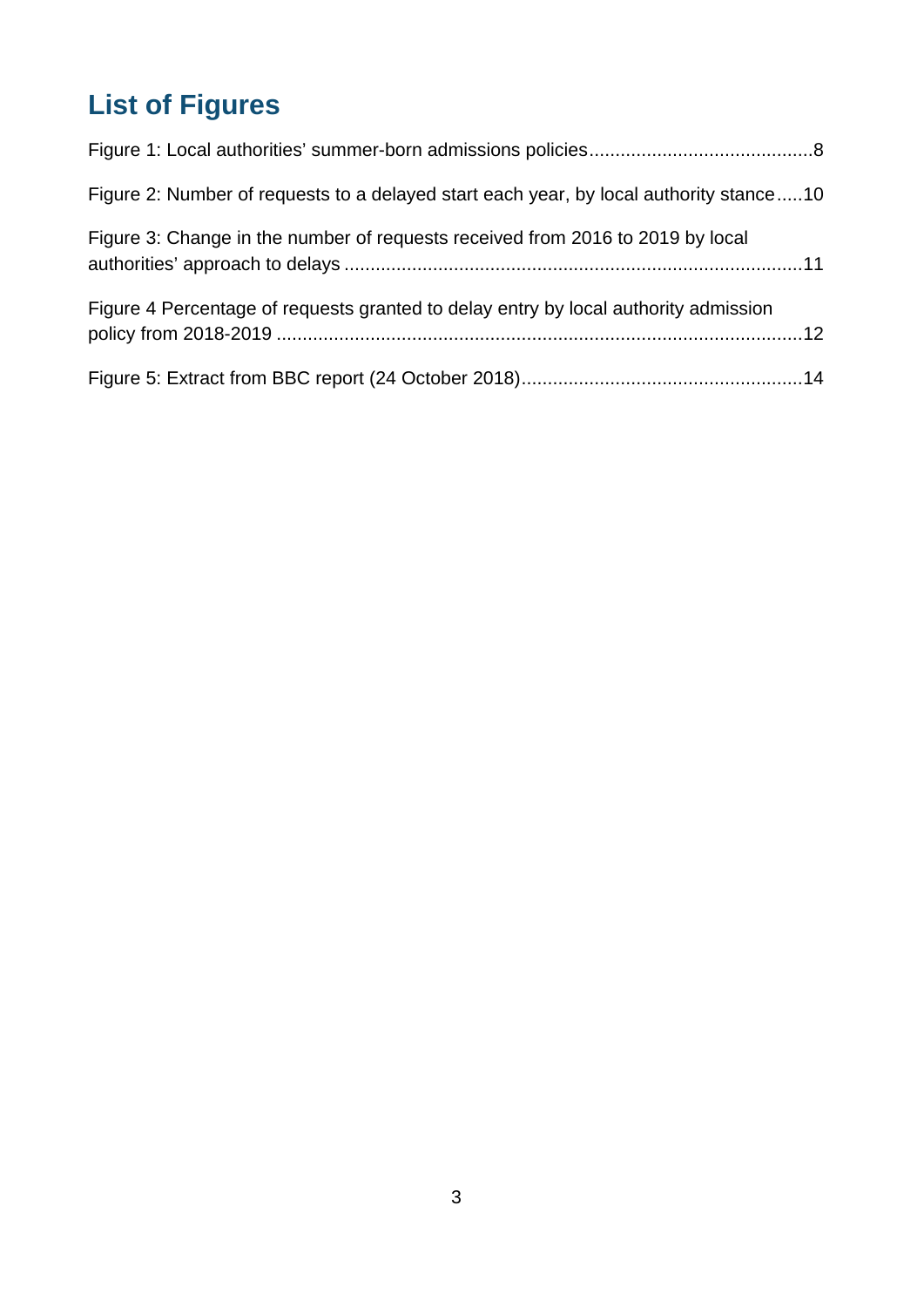# <span id="page-3-0"></span>**List of Tables**

| Table 1 Treatment of applications for delay for summer born pupils for all children       |  |
|-------------------------------------------------------------------------------------------|--|
|                                                                                           |  |
| Table 2: Percentage of requests granted by the 62 local authorities participating in both |  |
|                                                                                           |  |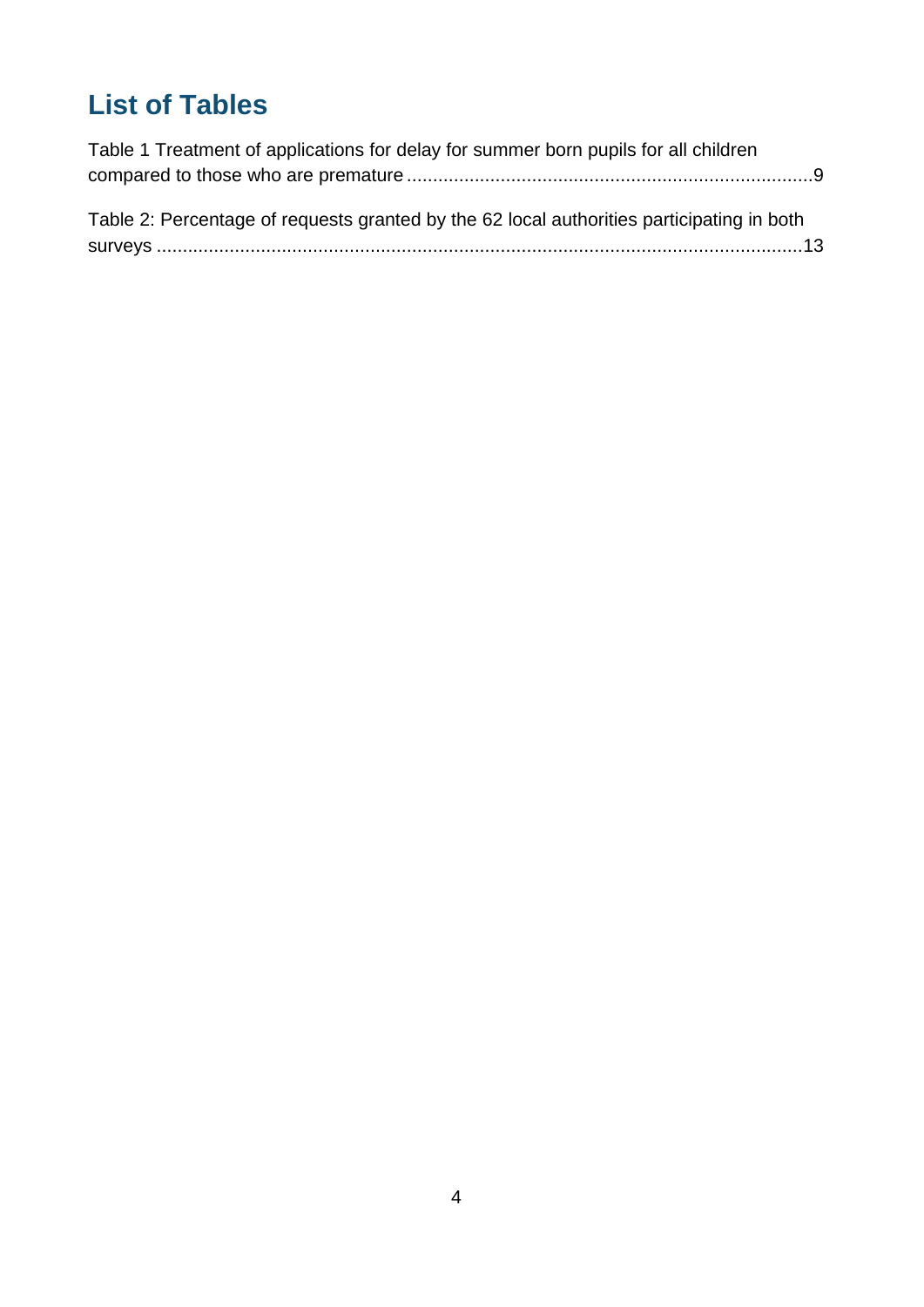## <span id="page-4-0"></span>**Introduction**

1. The School Admissions Code ("the Code") requires school admission authorities to provide for the admission of all children in the September following their fourth birthday, and this is when children usually start school. A child does not reach compulsory school age, however, until the "prescribed day" following their fifth birthday (or on their fifth birthday if it falls on a prescribed day<sup>[1](#page-4-2)</sup>). The parents of summer born children (born between 1 April and 31 August), are able to delay their child's entry to school by a full academic year after they are first entitled to a place. They may request that they are admitted out of their normal age group, to reception rather than year 1, at this point.

2. In February 2017, the Department issued an online survey to all 152 top tier local authorities. The purpose of the survey was to gather information about each local authority's policy in relation to the admission of summer born children, and to gather information about take-up rates for delayed admission between 2015 – 2017. The findings of the survey were published in May 2018.

3. In July 2018, the Department re-issued this survey, to collect updated data and information about the admission of summer born children for entry in 18/19 and requests to delay entry until 19/20. The survey was issued to all 152 top tier local authorities and 94 local authorities completed it.

4. Of those 94 local authorities, 66 (although only 62 completed all questions) had also completed the 2017 survey. This report summarises the findings of the survey issued to local authorities in 2018 but for longitudinal analysis of longer term trends only includes responses provided by these 62 local authorities who completed all of the survey in both years.

## <span id="page-4-1"></span>**Key findings**

 $\overline{a}$ 

5. There has not been a significant change in local authorities' self-reported admission policies between the first survey issued in 2017 and the second in 2018[2.](#page-4-3)

6. In the 2018 survey a small proportion (9 per cent) of the local authorities said that they grant all requests for delayed admission to reception, but the majority expect parents to provide evidence as to why delaying would be in the child's best interest. Nearly two-thirds (62 per cent ) of local authorities said they are now more likely to grant

<span id="page-4-2"></span><sup>&</sup>lt;sup>1</sup> The prescribed days are 31 December, 31 March and 31 August.

<span id="page-4-3"></span><sup>&</sup>lt;sup>2</sup> The 2017 survey asks local authorities about requests to delay entry to 2016 (from 2015) and 2017 (from 2016). The survey issued in 2018 asks local authorities about requests to delay to 2018 (from 2017) and to 2019 (from 2018).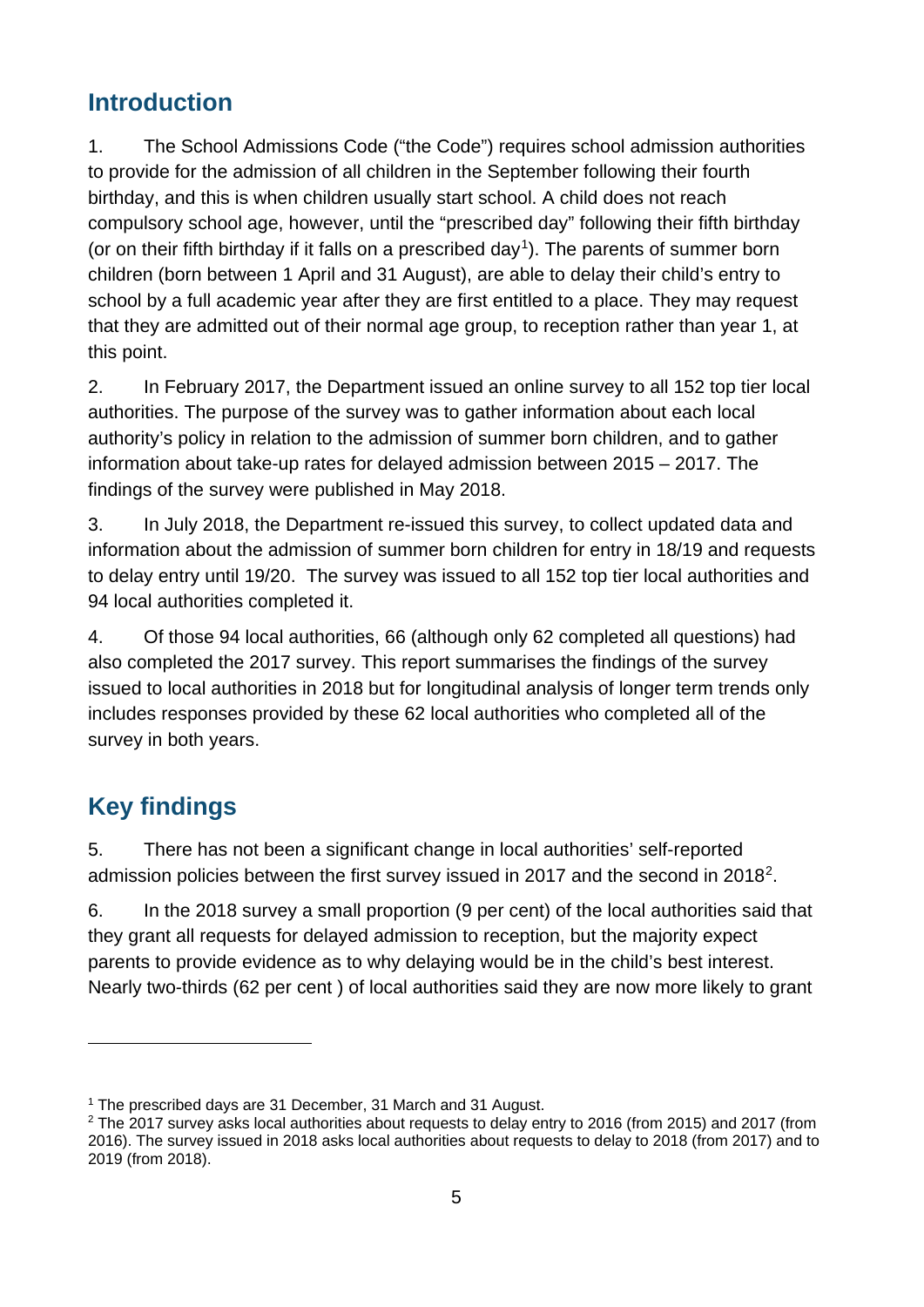requests than they were previously<sup>[3](#page-5-0)</sup> and just over a quarter only allow those with a very strong case to delay entry to reception until aged 5 (30 per cent in 2018). These findings were similar to the figures from the 2017 survey.

7. The number of requests received for delayed entry in reception increased each year for entries in 2016, 2017 and 2018 but appears to have plateaued for entry in 2019. It is too early to say that this is a trend.

8. The local authorities who responded to each survey were slightly different so data should not be compared at an overall level over four years; however, each survey collected two years' data which means the data can be analysed in two discrete blocks. The previous survey showed the number of requests almost doubled (91 per cent increase) between applications for summer born pupils for delayed entry in September 2016 and September 2017. This survey showed no statistically significant change for delayed entry between those applying for September 2018 and 2019 (a decrease of 1 per cent is not significant).

9. It is possible to compare the full results over four years for 62 local authorities who fully completed both surveys<sup>[4](#page-5-1)</sup> which also suggests the growth in requests for delays is reaching a plateau. The percentage increases were 83 per cent between 2016 and 2017, 31 per cent between 2017 and 2018 and one per cent decrease between 2018 and 2019.

10. When comparing the 62 local authorities who responded to both the 2017 and 2018 surveys, the percentage of requests that are granted has increased but only by a small amount (80 per cent in 2016, 86 per cent in 2017 and 2018 and 88 per cent in 2019).

11. The majority of local authorities (85 per cent) said that they routinely encourage parents to speak to schools about delaying admission prior to making their decision, as they believe parents are not always aware of the provision schools can offer to summerborn children.

12. Local authorities are more likely to say they 'agree all requests for delayed entry' or 'agree requests after parents have made a case' for children born prematurely compared to all other children. They are less likely to say they require a very strong case for delayed entry of this cohort than for other children.

 $\overline{a}$ 

<span id="page-5-0"></span><sup>&</sup>lt;sup>3</sup> No timescale was provided to classify what was meant by "previously" so it is difficult to know whether local authorities stances have changed between the two years of the survey,

<span id="page-5-1"></span><sup>4</sup> These local authorities answered questions about the number of requests to delay entry in to 2016, 2017, 2018 and 2019.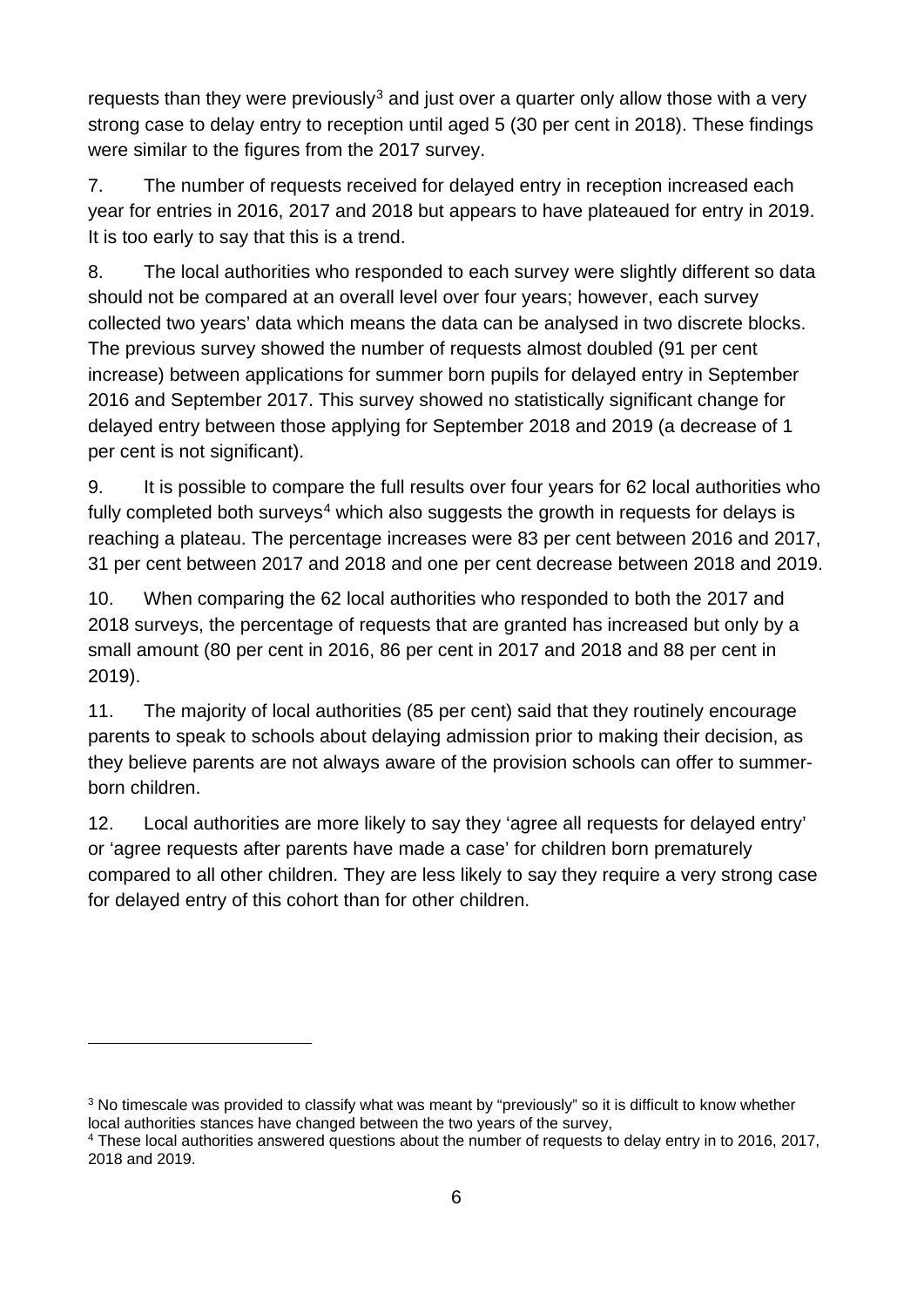## <span id="page-6-0"></span>**Methodology**

13. 152 local education authorities were asked to complete an online survey. 94 did so. The questions included the following topics:

- How the local authority handles requests for summer-born children to be admitted to reception at age 5 and, specifically, how they handle requests for children born prematurely.
- How many requests the local authority received for summer-born children to be admitted to reception in 2018 (rather than in 2017) and 2019 (rather than in 2018), and how many were agreed.
- Whether the local authority routinely encourages parents who are seeking a place out of year group to speak to schools about how their child's needs could be met in reception at age four, and if so what benefits they think these conversations provide.

## <span id="page-6-1"></span>**Limitations of data**

- 14. The data presented here comes with a number of caveats, set out below:
	- Local authorities were asked to estimate values when uncertain of the actual figures. While this data may still be informative, it nonetheless imposes some constraints on the conclusions drawn. Unlike the 2017 survey, this time local authorities were asked to state whether the figures they provided were accurate or estimated.
	- 66 of the 94 local authorities which completed this survey also completed the 2017 survey (although these figures are complicated slightly by the "uncoupling" of the Kensington tri-borough). When comparing these local authorities' recent and past data it is important to consider potential response bias. For example, these local authorities may have been more likely than others to participate as they may have had a greater interest in the topic of summer-born admissions due to receiving more enquiries from parents of summer-born children. This has the potential to skew the figures slightly.

It is important to note that not all 66 local authorities completed all questions so base numbers have been adapted accordingly in the analysis for each question depending on the number of responses. Figure 3, for example, only includes local authorities that answered both questions about the number of requests received and the number of requests agreed for all four years (n=62)

• The survey only sought information from local authorities. As set out in the Code, it is for a school's admission authority to make a decision on whether to agree a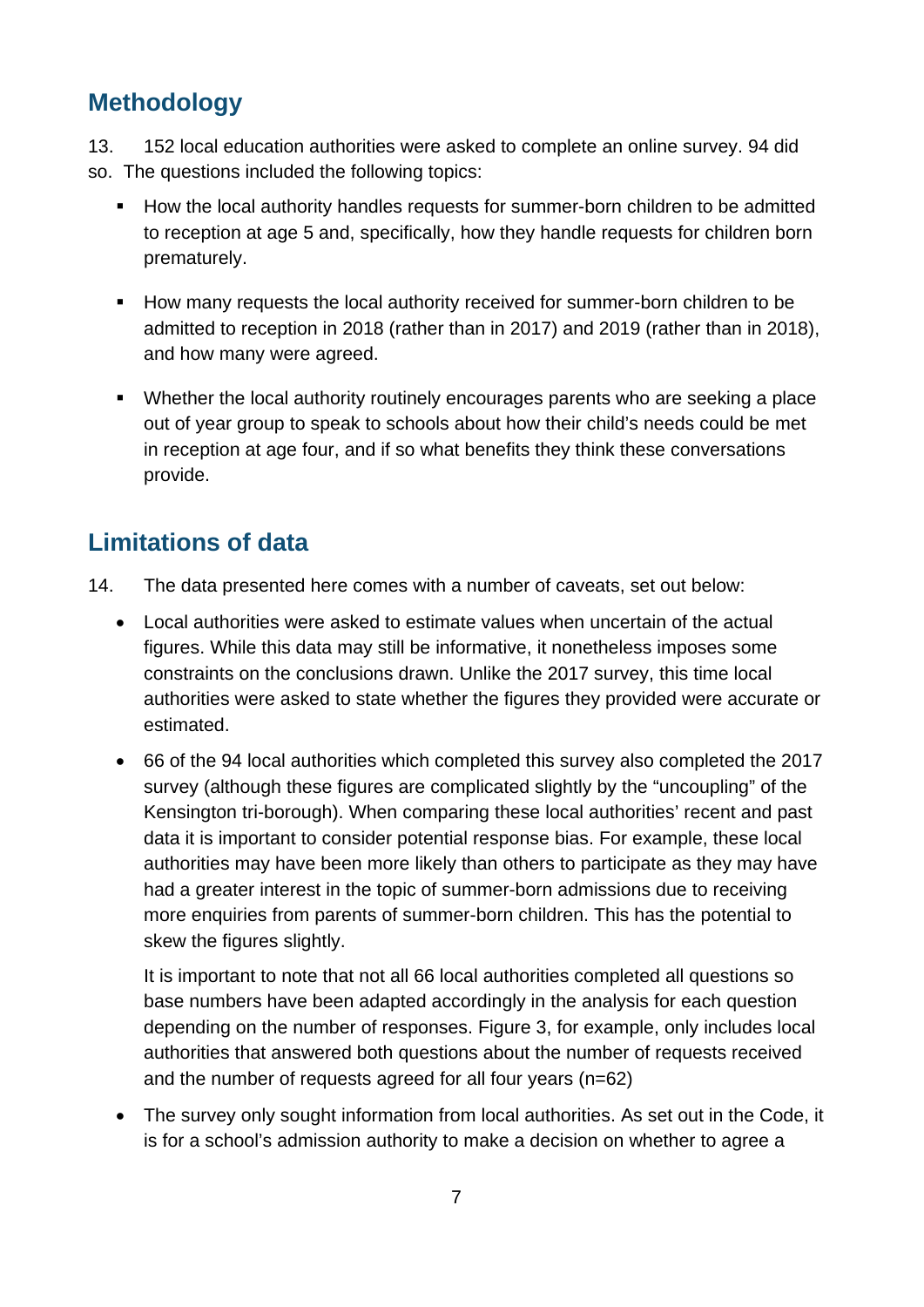request for delayed entry to reception. For some schools, the local authority is not the admission authority and so is not responsible for determining the school's admission policy. As such, the findings are indicative, rather than fully representative, of the school admissions sector.

### <span id="page-7-0"></span>**Willingness to accept requests for admission to reception at age 5**

15. A small proportion (9 per cent) of all the local authorities surveyed in 2018 currently grant all requests for delayed admission to reception, but the majority expect parents to provide evidence as to why delaying would be in the child's best interest. Nearly two-thirds (62 per cent) of local authorities ask parents to make a case but are now more likely to grant requests than they were previously and just under a third (30 per cent) only allow those with a very strong case to delay entry.



<span id="page-7-1"></span>

Base: 94 local authorities who responded to this particular question in the 2018 survey

16. Unlike the 2017 survey, the 2018 survey specifically asked local authorities how they dealt with requests for children born prematurely. While the difference in the proportion of requests granted according to a local authority's policy on children born prematurely is not significant, it does appear that local authorities are more likely to say they agree all requests or agree requests after parents have made a case when they concern children born prematurely and are less likely to say they require a very strong case in order to accept a request to delay entry (Table 1).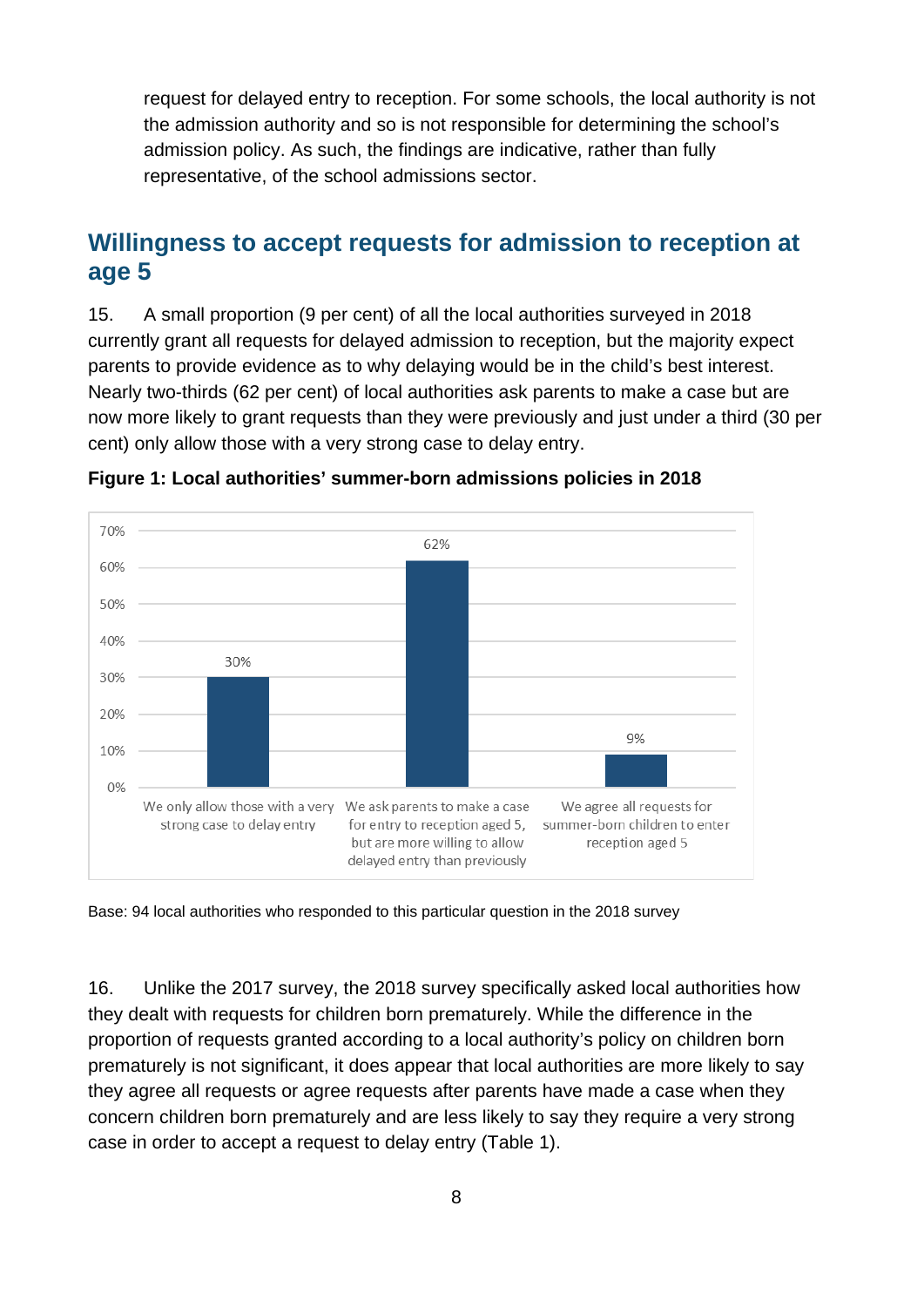<span id="page-8-1"></span>**Table 1: Treatment of applications for delay for summer born pupils for all children compared to those who are premature** 

|                                                | <b>All children</b> | <b>Premature</b> |
|------------------------------------------------|---------------------|------------------|
| We agree all requests                          | 9%                  | 15%              |
| We ask parents to make a case                  | 62%                 | 66%              |
| We only allow those with a very strong<br>case | 30%                 | 19%              |

Base: 94 local authorities who responded to this particular question in the 2018 survey

## <span id="page-8-0"></span>**Change in the number of requests received for delayed entries between 2016 to 2019**

17. Figure 2 shows that the number of requests received for delayed entry in reception increased each year for entries between 2016 and 2018 but appear to have plateaued for entry in 2019, but it is too early to say that this is a trend. The local authorities who responded to each survey were slightly different so data should not be compared at an overall level over four years, however each survey collected two years' data which means the data can be analysed in two discrete blocks.

18. The previous survey (2017) showed the number of requests to delay entry to reception for summer born pupils almost doubled (91 per cent increase) between entry in September 2016 and September 2017. This survey (2018) found that delayed entry into September 2018 and 2019 did not show a significant change (an insignificant increase of 1 per cent). However, those local authorities which claim to agree all requests experienced a 15 per cent increase in requests to delay.

19. The 2018 survey found that in the 94 local authorities who completed the survey 1995 requests to delay entry were received and 1752 were approved (88 per cent). This represents about 0.4 per cent of the total reception age cohort in these local authorities.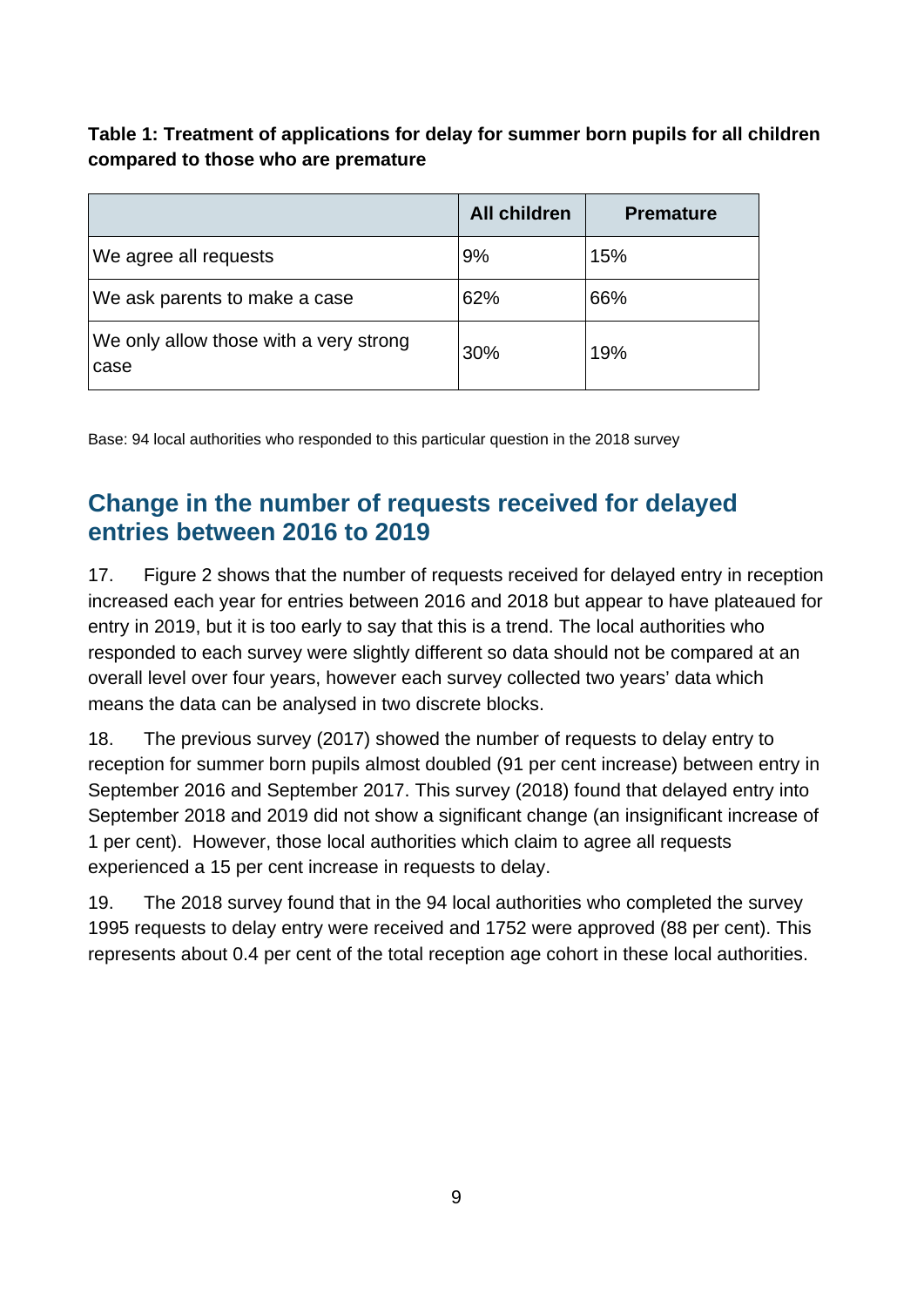

#### <span id="page-9-0"></span>**Figure 2: Number of requests to a delayed start from 2016 to 2019, by local authority stance (all local authorities that responded)**

20. Comparing only the responses from the 62 local authorities that completed both surveys (Figure 3), provides a comparative figure of the increase in requests received over the last few years. There was an 83 per cent increase between 2016 and 2017, a 31 per cent increase between 2017 and 2018, while application for a delayed entry into 2019 did not see a statistically significant change (a one per cent decrease).

21. The largest increase in requests to delay to 2019 is found in local authorities who have a more lenient admissions policy and say they 'agree all requests' (15 per cent increase, with 457 requests in 2019 compared to 396 the year before). The number of requests to delay entry to 2019, made to local authorities who 'only allow those with a very strong case to delay entry' has increased but by much less (1 per cent increase, with 366 requests in 2019 compared to 360 the year before). The number of requests to delay entry to 2019, made to local authorities who 'ask parents to make a case but are more willing to allow delayed entry than previously' has decreased by 9 per cent since 2018 (1172 in 2019 compared to 1212 the year before).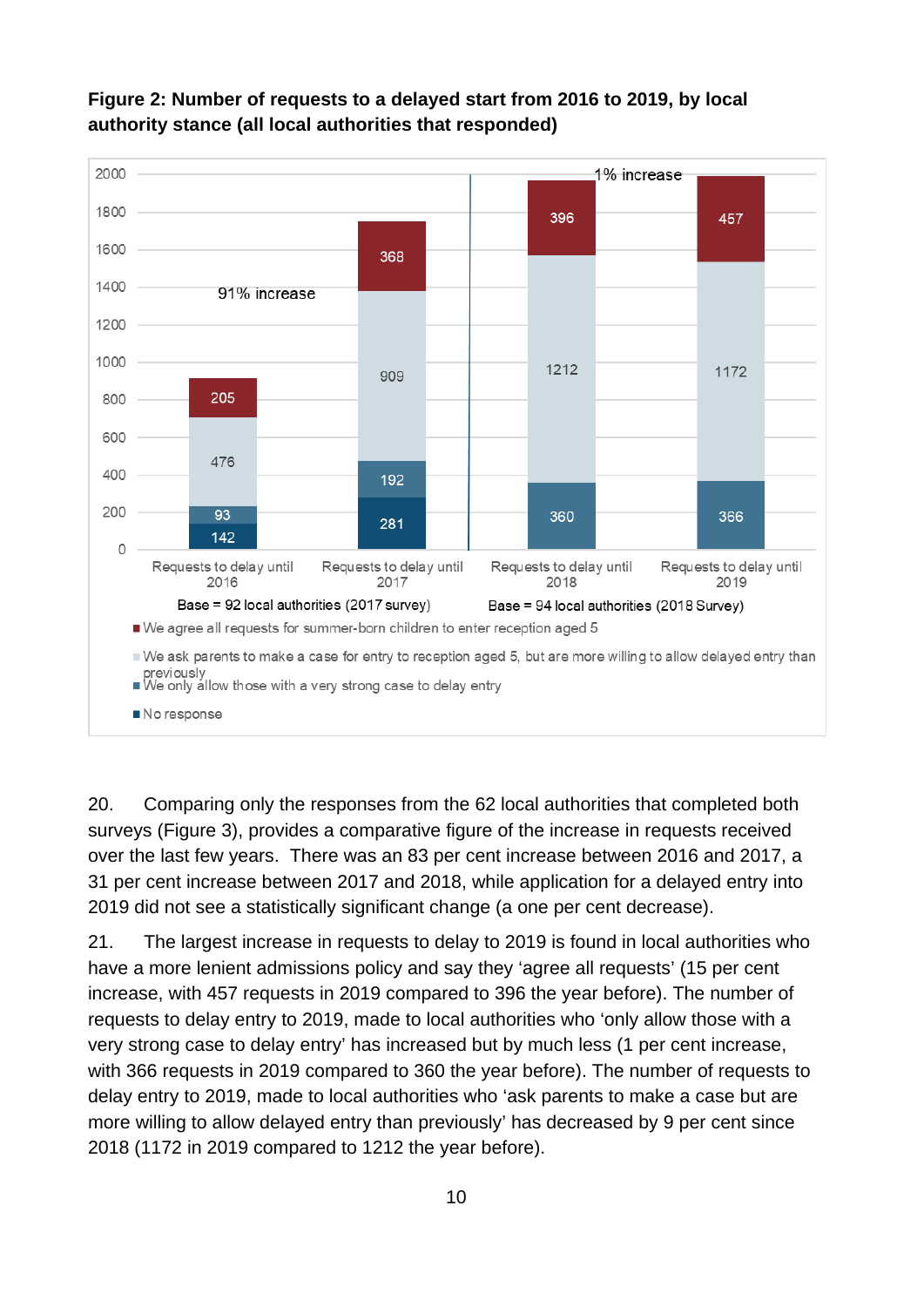

#### <span id="page-10-1"></span>**Figure 3: Number of requests received for a delayed start from 2016 to 2019 by local authority stance (only local authorities that responded to both surveys)**

Base = 62 local authorities

## <span id="page-10-0"></span>**Change in the proportion of requests agreed**

22. Local authorities granted 88 per cent of requests received for entry into 2019, compared to 85 per cent of requests made for entry into 2018. Figure 4 presents the percentage of requests granted, by local authorities' admission policies for delayed entry into 2018 and 2019. Overall it appears that local authorities who have more lenient policies are becoming increasingly more likely to grant requests.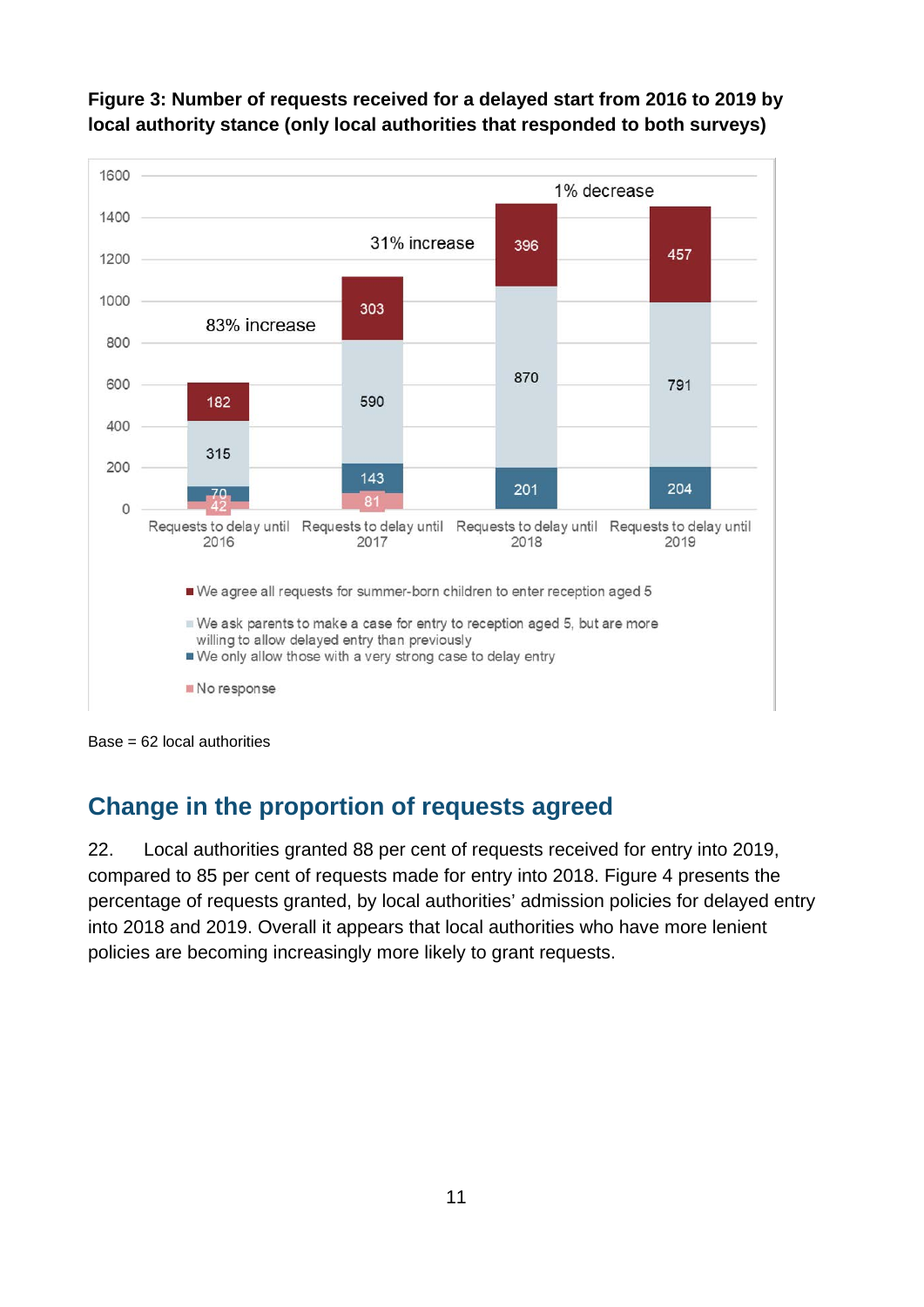

#### <span id="page-11-0"></span>**Figure 4: Percentage of requests granted to delay entry by local authority admission policy from 2018-2019**

Base 94 Local Authorities in 2018 survey

23. Table 2 shows that when comparing the 62 local authorities who responded to both the 2017 and 2018 surveys, the percentage of requests that are granted has increased but only by a small amount (80 per cent in 2016, 86 per cent in 2017 and 2018 and 88 per cent in 2019.)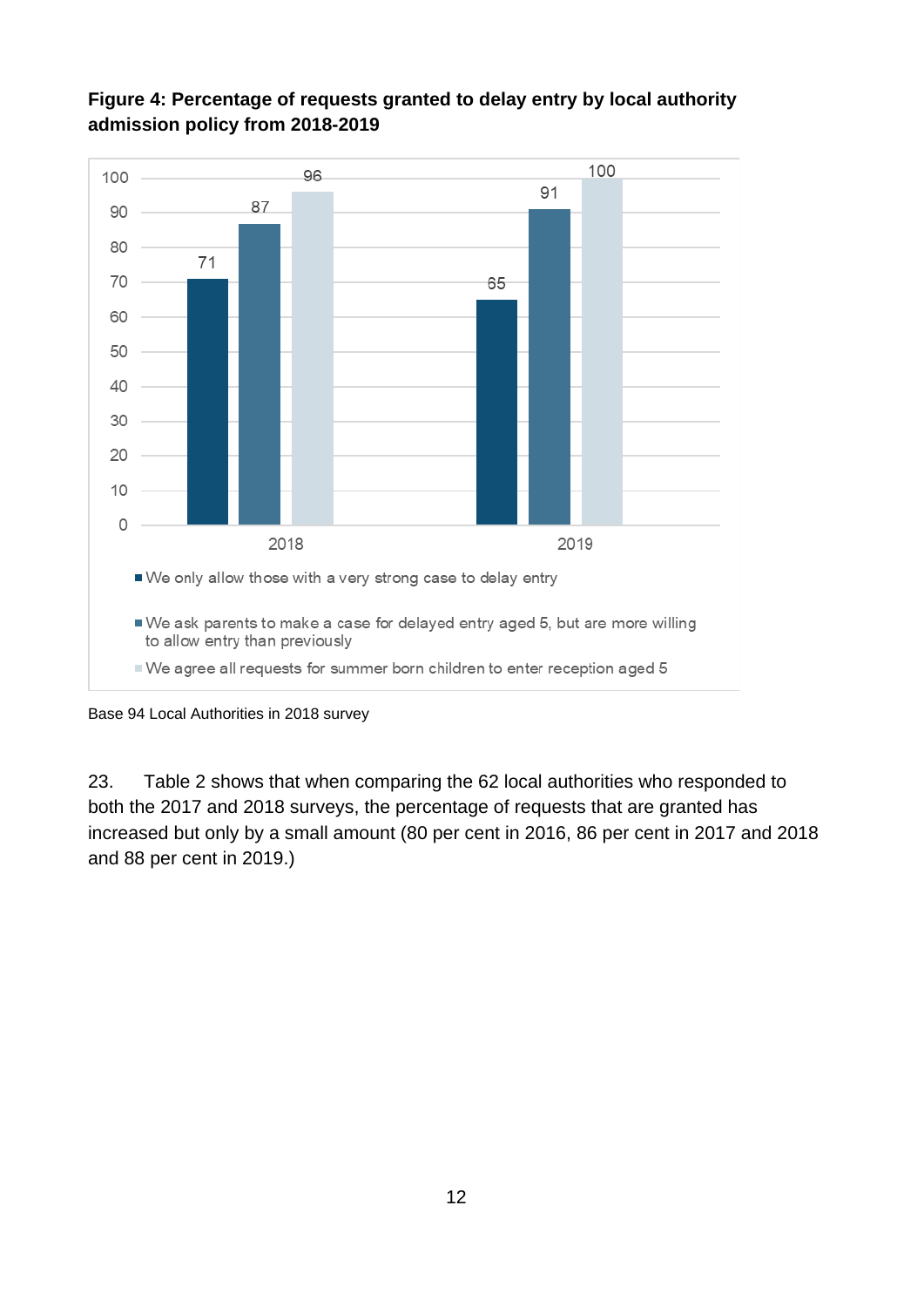<span id="page-12-1"></span>**Table 2: Percentage of requests granted by the 62 local authorities participating in both surveys**

| <b>Request to delay entry until:</b> | Percentage of requests granted |
|--------------------------------------|--------------------------------|
| 2016                                 | 80%                            |
| 2017                                 | 86%                            |
| 2018                                 | 86%                            |
| 2019                                 | 88%                            |

## <span id="page-12-0"></span>**Encouragement from local authorities for parents to speak to schools about potential delays**

24. In the 2018 survey, local authorities were asked, "Do you routinely encourage parents who are seeking a place out of year group to speak to schools about how their child's needs could be met in reception at age four?" 85 per cent of local authorities encourage parents to speak to schools, while 14 per cent did not (1 per cent responded "Unsure").

25. Local authorities were also asked to explain what benefits they felt were provided by parents speaking to schools. Responses tended to focus on parents underestimating the level of support that schools were able to provide to accommodate summer-born children:

*"Parents do not realise that schools can often support the additional needs that their child has, in which case, delayed entry may not be required."*

*"[We do it] so that parents are aware of the provision available for children in the reception class and how it is specifically tailored to meet the needs of the youngest pupils. In many cases parents have not visited the school so this helps them make an informed decision. The schools can sometimes alleviate the parents' concerns about their child being ready to start school."*

*"Many parents request a delayed entry as they feel this is the only option. When talking to schools they understand more how the school can meet their child's needs and the benefits of being with their academic peer group."*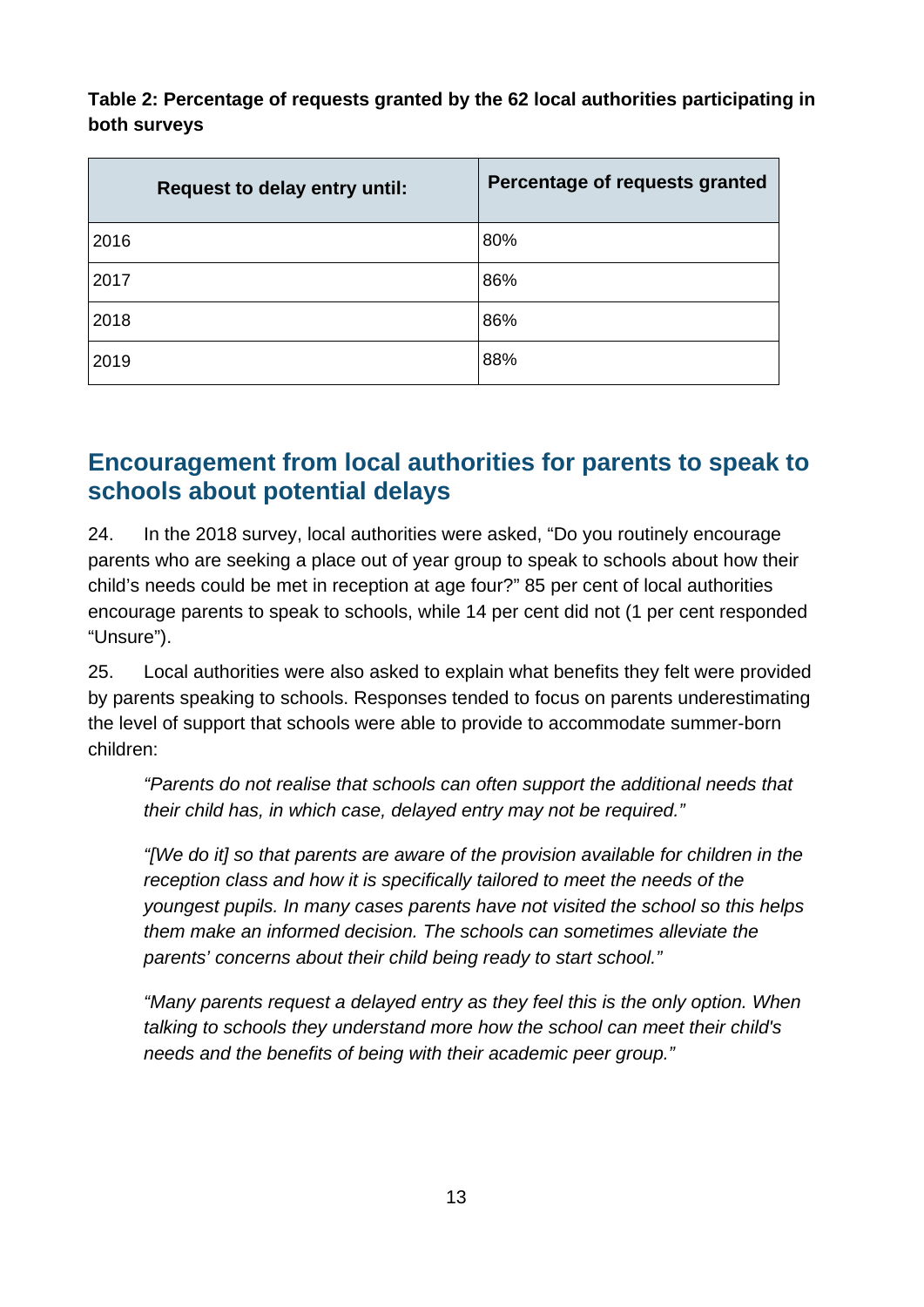## <span id="page-13-0"></span>**Analysis from the BBC**

26. A BBC study investigating the number and proportions of requests received by local authorities to delay entry to reception for summer-born children produced similar results to this research. The BBC found that local authorities each received an average of 20 requests to delay entry to 2018[5](#page-13-3). This number is very similar to the 21 requests per local authority observed in our 2018 survey (1968 requests across 94 local authorities). This figure represents a small increase from the 2017 survey, which showed local authorities receiving an average of 19 requests (1750 requests across 94 local authorities), although it should be noted that each survey used a different sample, and these averages are not weighted to take into account the number of children in each local authority. The BBC report recorded an 18 per cent increase between 2017 and 2018

#### <span id="page-13-2"></span>**Figure 5: Extract from BBC report (24 October 2018)**

"Figures supplied under the Freedom of Information Act show 2,243 requests were made to 110 local authorities in England to defer starts to the 2018 school year - 18% higher than the previous 12 months.

But the rate of requests and their success rates varied considerably across England … While some councils have approved 100% of requests, others have turned down more than half … A third of councils who responded did not refuse any requests."

## <span id="page-13-1"></span>**Conclusion**

 $\overline{a}$ 

27. Local authorities continue to be varied in their approach to granting requests for delayed entry in reception. Some say they agree all requests, others ask parents to make a case but say they are more willing than previously to grant requests and a third group only allow delayed entry if a very strong case is made. Overall there has been no significant change in the proportion of local authorities reporting each of the three stances since the last survey (2017).

28. It appears from the survey data and 2018 BBC report that the number of requests for delayed entry increased between 2016-18 but the department's latest survey appears to show a plateau. The department will continue to run this survey each year to observe whether a significant trend appears.

<span id="page-13-3"></span><sup>5</sup> [BBC: Summer baby school delays: Parents face postcode lottery](https://www.bbc.co.uk/news/uk-england-45901714)